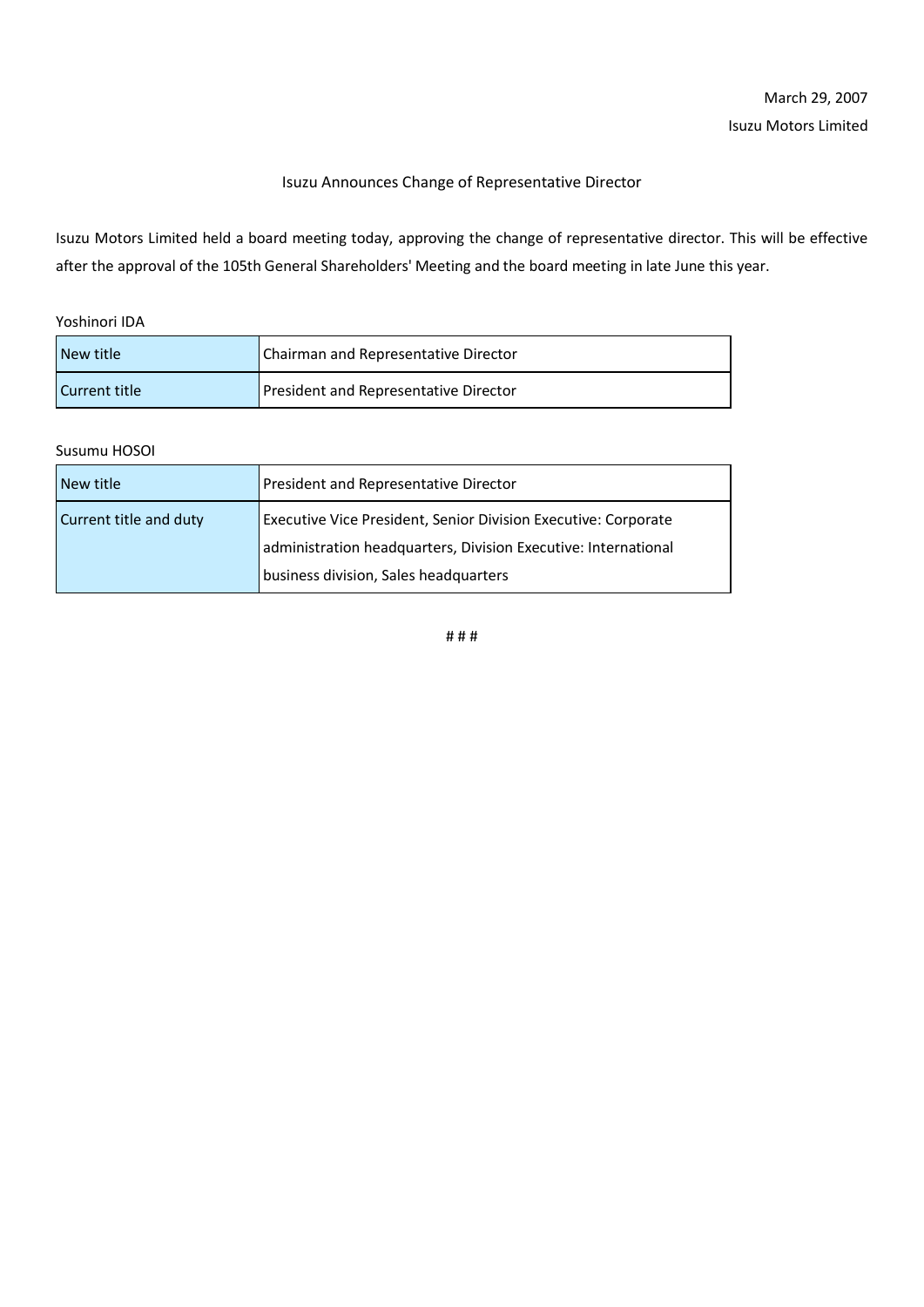## Attachment : Ida/Hosoi Biography

September 2000

| PERSONAL HISTORY OF YOSHINORI IDA |      |                                                              |  |  |
|-----------------------------------|------|--------------------------------------------------------------|--|--|
| (As of March 29, 2007)            |      |                                                              |  |  |
| Date of Birth:                    |      | May 18, 1943                                                 |  |  |
| Age:                              |      | 63                                                           |  |  |
| [ Academic Background ]           |      |                                                              |  |  |
| March                             | 1966 | Graduated from the Law Dept., Keio University                |  |  |
| [ Professional Career ]           |      |                                                              |  |  |
| April                             | 1966 | Joined Isuzu Motors Limited                                  |  |  |
| February                          | 1990 | General Manager, Future Strategy Planning Dept.              |  |  |
| January                           | 1994 | Director                                                     |  |  |
| May                               | 1996 | <b>Executive Director</b>                                    |  |  |
| Apri                              | 1999 | <b>Managing Director</b>                                     |  |  |
| December                          | 2000 | President, Representative Director & Chief Operating Officer |  |  |
| May                               | 2001 | President, Representative Director                           |  |  |
| June                              | 2007 | Chairman, Representative Director(After 105th GSM)           |  |  |
|                                   |      |                                                              |  |  |
| February 1998 -                   |      | President & Representative Director, Isuzu Ceramics          |  |  |
| April 2000                        |      | Research Institute Co., Ltd.                                 |  |  |
| April 1999 -                      |      | Director, Isuzu Advanced Engineering Center, Ltd.            |  |  |

# # #